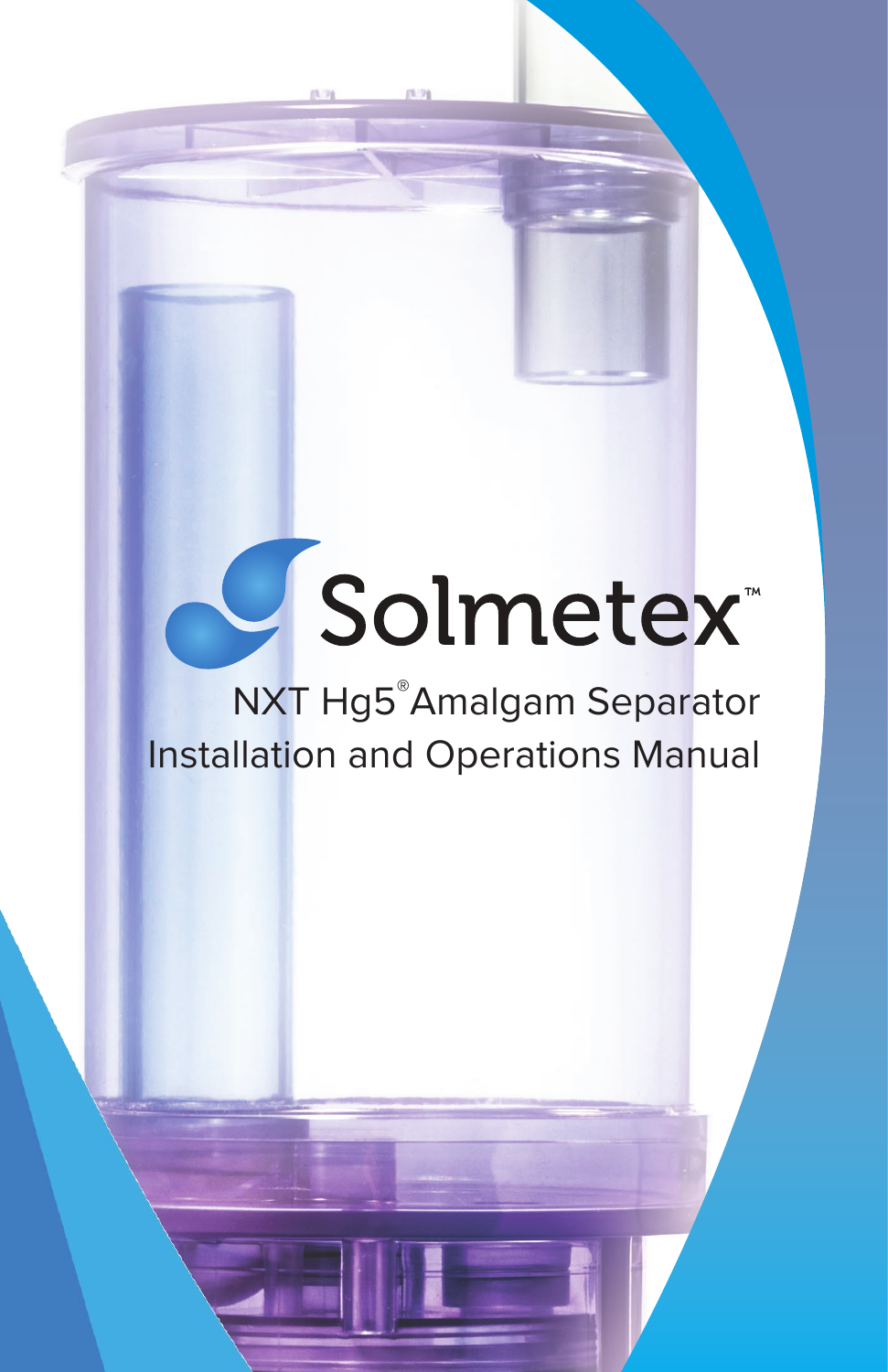Thoroughly read and understand instructions prior to installing, operating and servicing the NXT Hg5® Amalgam Separator. These instructions are also available on our website at www.solmetex.com.

## **WARNING**

The waste stream treated by the NXT Hg5® is discharge from a dental vacuum system and as such may contain concentrations of solid and soluble mercury and silver.

- Always wear protective gear when handling full NXT Hg5® collection containers (latex gloves, safety glasses or face shield) and dispose of per local regulations and codes.
- Full collection containers should be handled, stored and disposed of according to regulations applying to hazardous waste containing mercury.
- Any spills should be considered hazardous and should be handled in accordance with standard hazardous materials handling procedures.

## Solmetex Warranty

Solmetex NXT Hg5® Air Water Separators are warrantied against defects in material and workmanship for a period of two (2) years from the date of purchase, established by proof of purchase or formal warranty registration. During the warranty period, Solmetex will at its option repair or replace products that prove to be defective.

Solmetex NXT Hg5® Collection Containers are warrantied against defects in material and workmanship for a period of one (1) year from the date of purchase, established by proof of purchase or formal warranty registration. During the warranty period, Solmetex will at its option repair or replace products that prove to be defective.

Labor, transportation and service charges are not included.

## Limitations of Warranty

The warranty shall not apply to defects resulting from improper installation, maintenance, abuse, unauthorized modification, or operation outside of the environmental specifications for the product or damages that occur due to improper repackaging of equipment for return to Solmetex.

**Use of third party collection containers or line cleaners having a pH less than or equal to 6 or greater than 10 will void these warranties.**

For a complete list of recommended cleaners, visit our website at www.solmetex.com.

No other warranty is expressed or implied. Solmetex specifically disclaims the implied warranties of merchantability and fitness for particular purpose.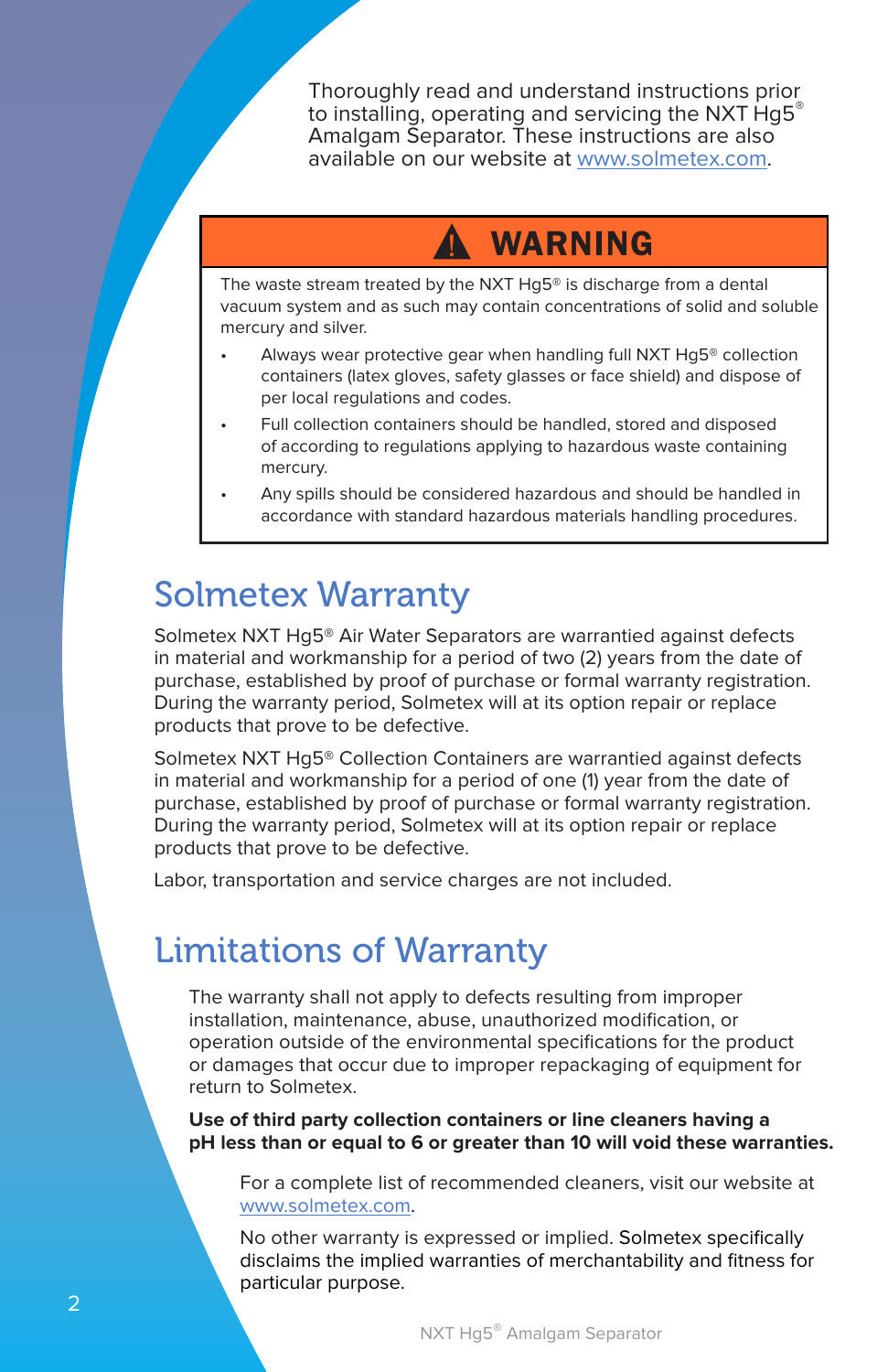# NXT Hg5® Amalgam Separator Initial Set-Up

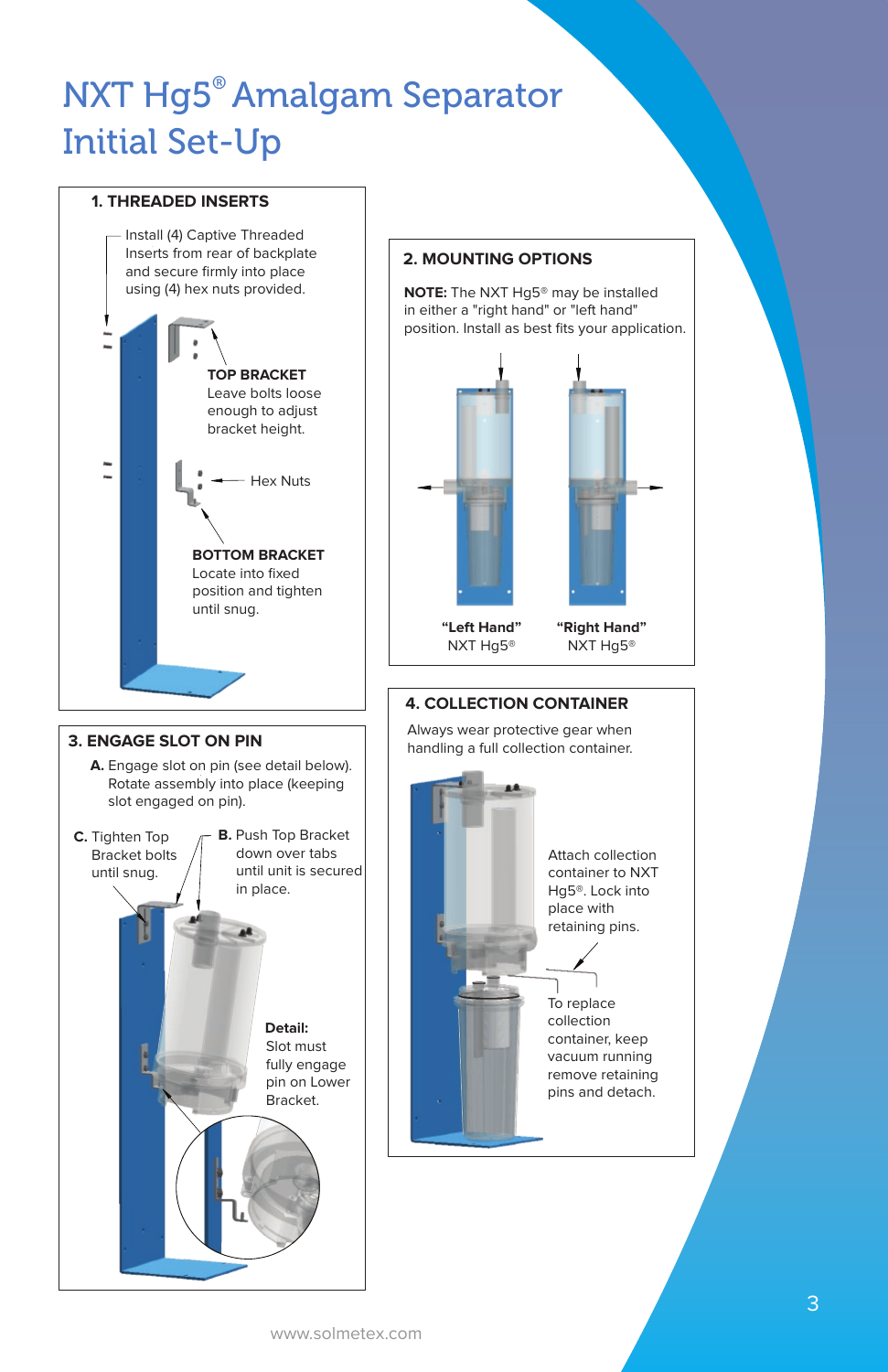# NXT Hg5® Installation Tips

## **Installation tips:**

- Place in an easily accessible location for replacement of collection container.
- Place between treatment rooms and vacuum source. **DO NOT** connect to outlet of separating tank or water ring pump.
- The NXT Hg5® should be installed so that the outlet is higher than the tank or pump inlet.
- Use provided inlet and outlet couplings. **DO NOT** glue plumbing to the NXT Hg5® inlet and outlet.
- Securely mount or support the baseplate.
- If mounting to a wall, use the mounting holes provided on backplate.
- If attaching to the floor, use the mounting holes provided on bottom of backplate.
- Write the installation date on the collection container.
- Complete the registration form and return to Solmetex.

The NXT Hg5® Amalgam Separator is a Type 2 device with a maximum flow of 1000 ml/min and maximum fillable volume of 950 ml.

## **Environmental Specifications:**

- Overall Dimensions: 11" W x 30" H x 8" D
- One NXT Hg5<sup>®</sup> will serve up to 10 chairs.
- Minimize water lift height.
- Maximum Temperature =  $120^{\circ}$  F (52 $^{\circ}$  C)
- Maximum Vacuum = 15" Hg (51 kPa)
- For dental use **ONLY**.

4

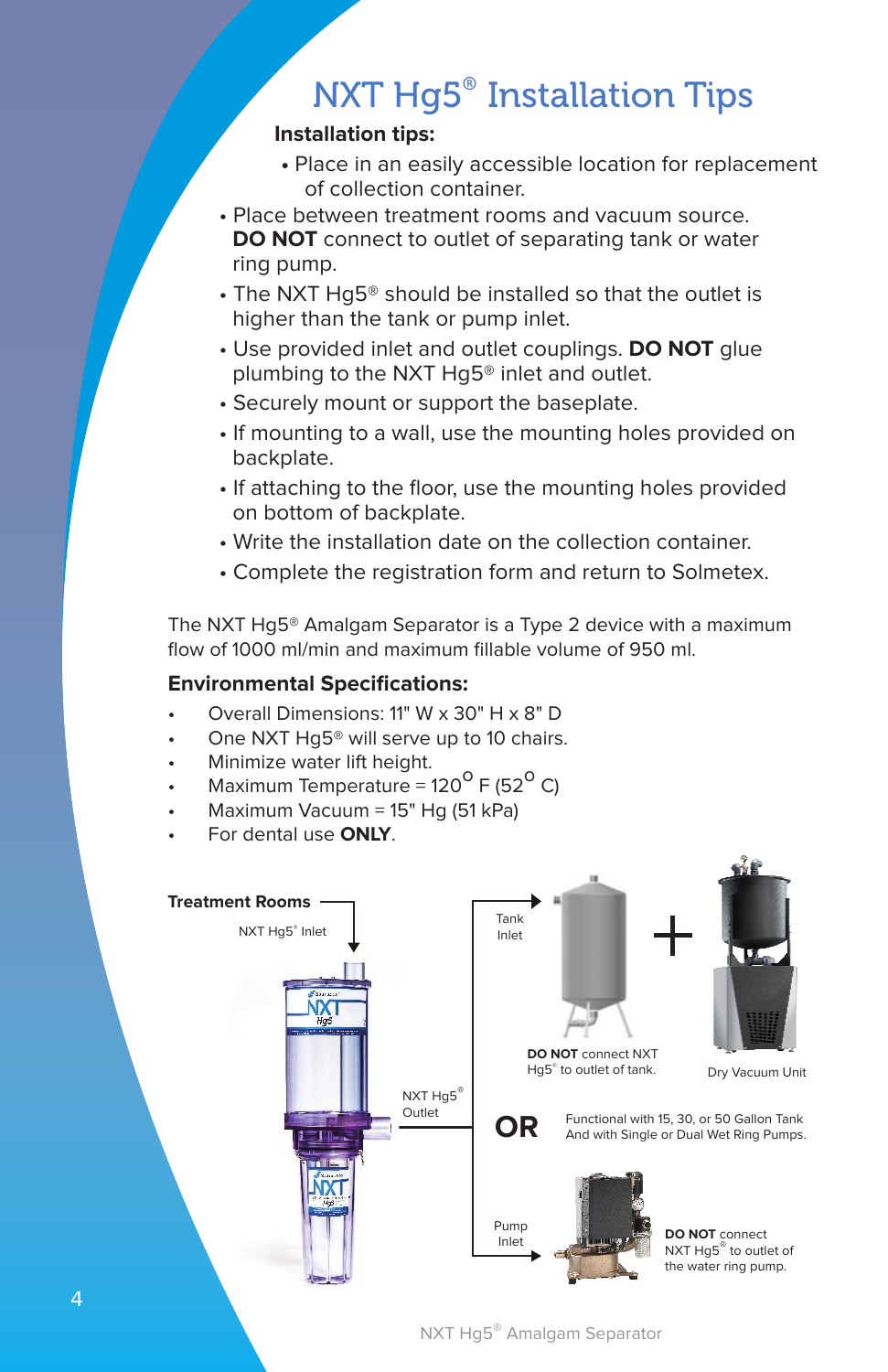# Collection Container

Your collection container must be changed once every twelve (12) months or when the sediment level reaches the full line, whichever occurs first. Check the sediment level of the collection container weekly.

## Maintenance

Line rinsing & vacuum line cleaners - cleaners should be non-foaming, deodorizing, sanitizing & have a pH greater than 6 and less than or equal to 10.

Using line cleaners outside of this pH range will void the warranty.

For a complete list of recommended cleaners, visit our website at www.solmetex.com.

## **With Dental Vacuum Systems: Follow manufacturer's instructions.**

Plan to rinse no more than 5 chairs every 10 minutes. Limit the total maximum flow to the NXT Hg5® during rinsing to 1 liter per minute. Rinsing too much or too rapidly can overfill the NXT Hg5<sup>®</sup> and could affect the unit's efficiency.

# Exclusive Remedies

The remedies provided herein are the buyer's sole and exclusive remedies. Solmetex shall not be liable for any direct, indirect, special, incidental or consequential damages, whether based on contract, tort or any other legal theory.

# Service & Troubleshooting

## **NOTICE**

- Refer to NXT Hg5® Collection Container Replacement & Recycle Procedure manual at www.solmetex.com for removal and replacement of container.
- Always wear protective gear when handling full NXT Hg5® collection containers.
- Keep the vacuum system running during the entire collection container replacement procedure.
- These procedures should be performed only when no operatories are being used as loss of chairside vacuum may occur.

The NXT Hg5® is designed to provide years of trouble-free service, with minimal attention. In the unlikely event of system related problems, please review the review the following for product support.

## **Q: Little or no vacuum at the hand piece.**

- A: Check sediment level of collection container, if full change the collection container.
	- If the vacuum gauge reads normal but there is little or no vacuum to the hand piece, there is probably a clog or a leak between the hand piece and the NXT Hg5®.
	- If the vacuum gauge reads lower than normal these are the possible causes: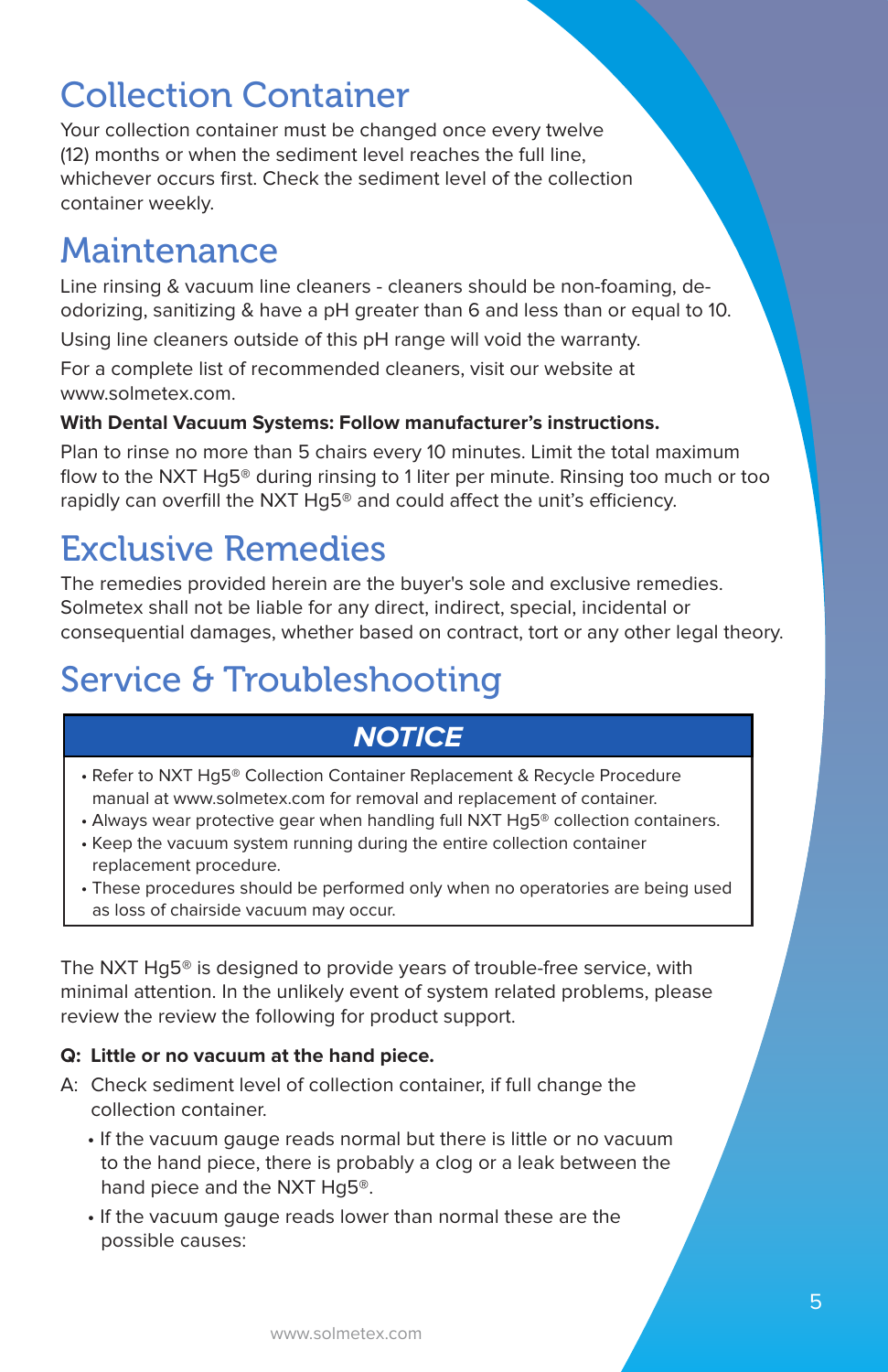## Service & Troubleshooting (continued)

### **Did you just replace the collection container?**

- Yes: Check installation of the new collection container. If the vacuum is low there is a possibility that the O-rings on the collection container did not seal into the receivers. With the vacuum running, remove the collection container, check the O-rings and re-install per the collection container installation procedure.
- **No:** If you have a solids collection cup (installed by others) check & clean or replace element/screen if necessary.

#### **Check operation of the vacuum pump.**

- Check all flexible hose for kinks, breaks, or loose clamps.
- Check all connections for breaks or cracks.
- Listen for vacuum leaks.

## **Q: Water in the upper chamber (Air Water Separator)**

- A: Check sediment level of collection container, if full change collection container.
	- Check the pH of vacuum line cleaner: if less than or equal to 6 or greater than 10 change collection container and line cleaner. Visit www.solmetex.com for a recommended list of cleaners.
	- Call or email your dental dealer for support if the problem cannot be solved easily.

## **Q: Solids reach full line of collection container:**

A: Change the collection container.

#### **Q: Solids are above full line of collection container:**

A. Change the collection container. Inspect the top chamber for solids.

#### **Q: Top chamber has some solids:**

- A: System is backed up.
	- Turn on vacuum
	- Remove pins
	- Tilt container towards outlet pipe to allow air into top chamber
	- Place container back on and insert pins

#### **Q: Top chamber is full with solids:**

- A: System is in bypass.
	- Reduction in suction
	- Solids released into waste stream and environment
	- Top chamber needs to be replaced
	- Top chamber needs to be recycled

#### **Q: The equipment/utility room has poor lighting:**

A: Bring a flashlight to check the container. Using a flashlight from the backside of the system and shining it forward will help determine the level of sedimentation.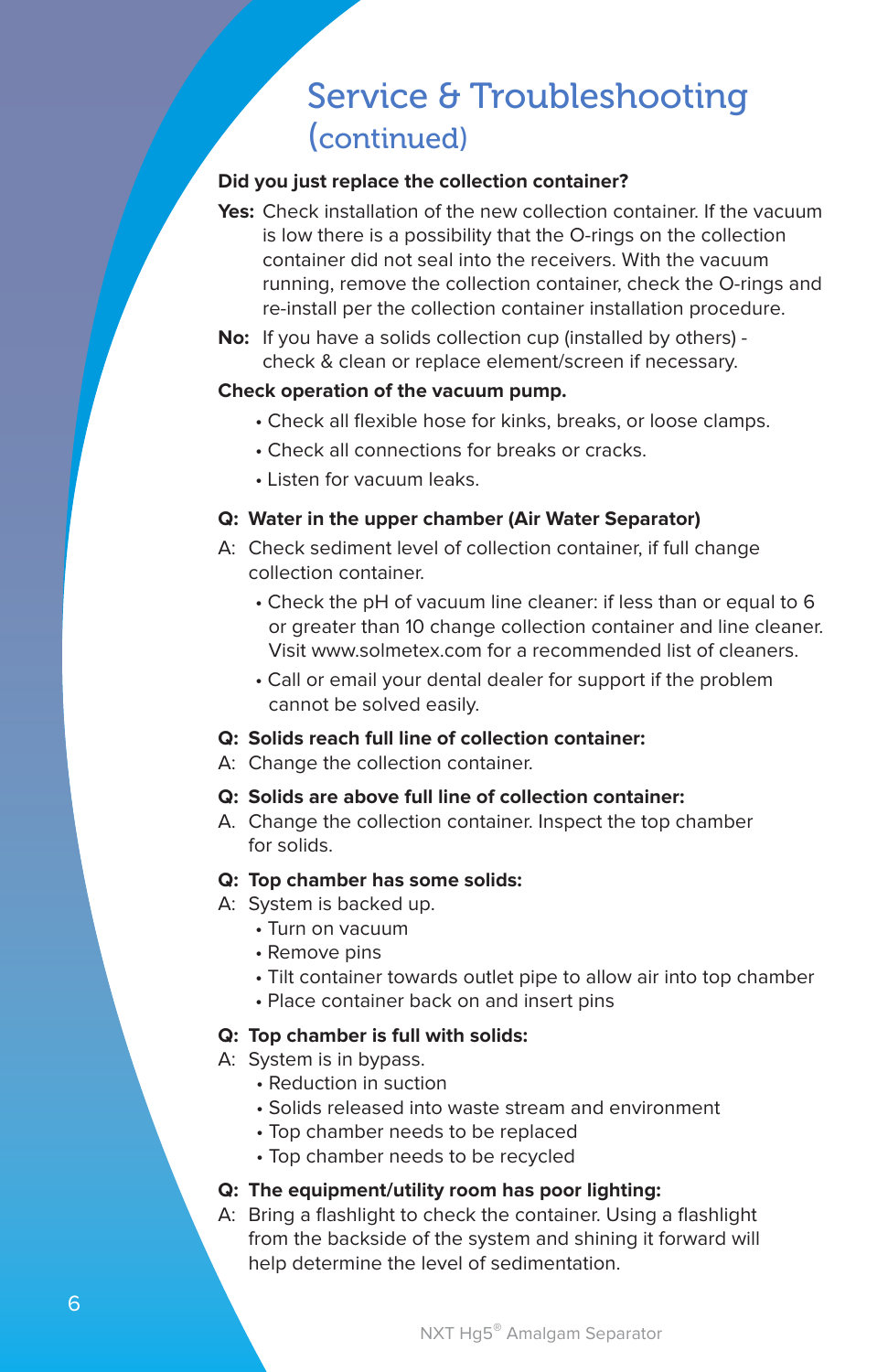## Visual Inspection Log



# Visual Inspection Log

Solmetex provides a Visual Inspection Log for weekly maintenance reporting. Online at: www.solmetex.com/visualinspectionlog.

Use this log with the Hg5 Series of Amalgam Separators to ensure proper operation and maintenance. Visually inspect the collection container weekly to determine the level of solid waste. Collection container is replaced when solids reach the full line or once a year, whichever comes first.

Office Name: \_

| Account Number: |  |
|-----------------|--|
|                 |  |
|                 |  |
|                 |  |

|         | Date (MM/DD/YYYY) | Signature        |                |
|---------|-------------------|------------------|----------------|
|         |                   |                  |                |
|         |                   |                  |                |
|         |                   |                  |                |
|         |                   |                  |                |
|         |                   |                  |                |
|         |                   |                  |                |
|         |                   |                  |                |
|         |                   |                  |                |
|         |                   |                  |                |
|         |                   |                  |                |
|         |                   |                  |                |
|         |                   |                  |                |
|         |                   |                  |                |
|         |                   |                  |                |
|         |                   |                  |                |
|         |                   |                  |                |
|         |                   |                  |                |
|         |                   |                  |                |
|         |                   |                  |                |
|         |                   |                  |                |
|         |                   |                  |                |
|         |                   |                  |                |
|         |                   |                  |                |
|         |                   |                  |                |
|         |                   |                  |                |
|         |                   |                  |                |
|         |                   |                  |                |
|         |                   |                  |                |
|         |                   |                  |                |
|         |                   |                  |                |
|         |                   |                  |                |
|         |                   |                  |                |
|         |                   |                  |                |
| 04.2017 |                   | www.solmetex.com | 1.800.216.5505 |
|         |                   |                  |                |
|         |                   |                  |                |